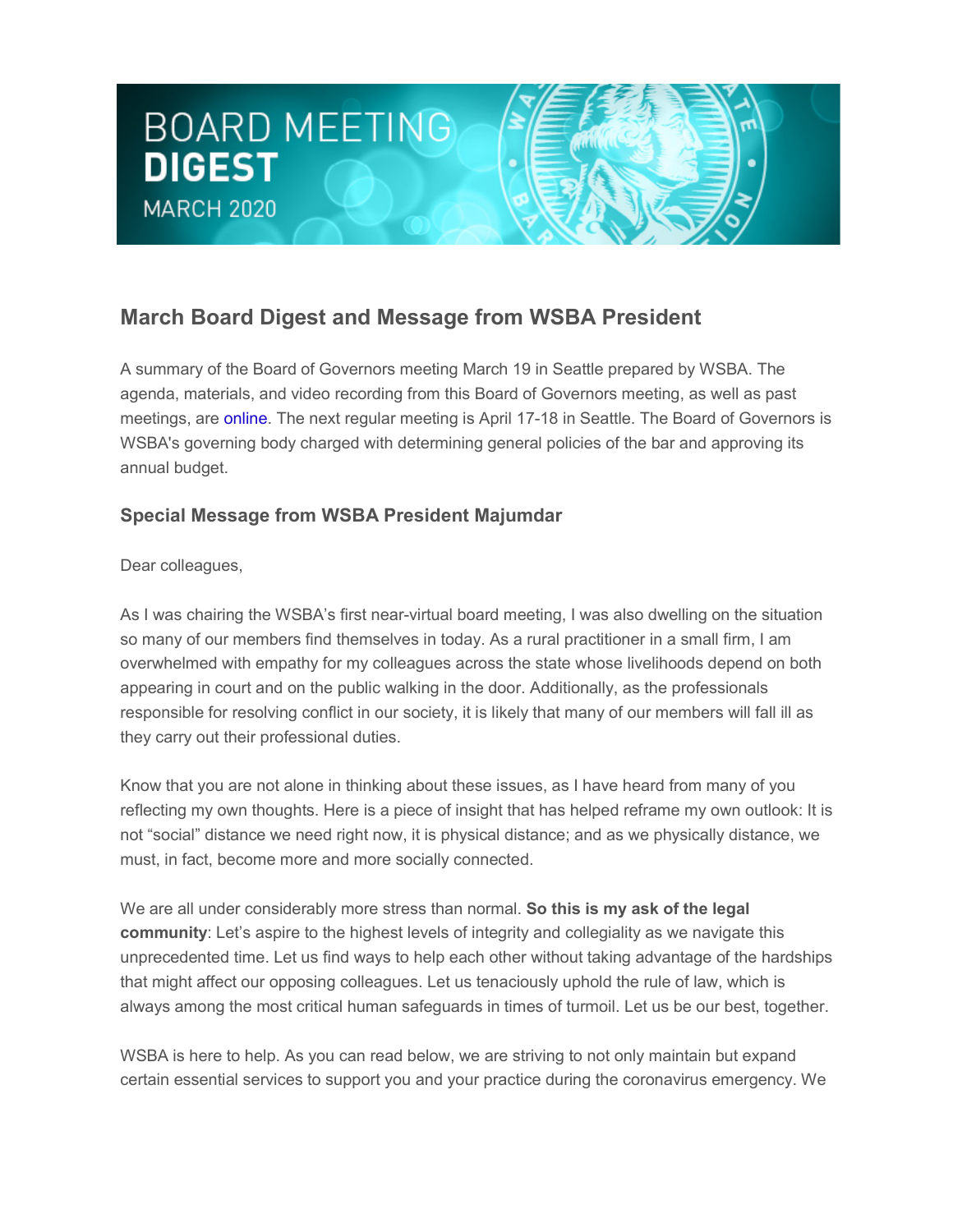are brainstorming ways to facilitate and help members come together. Let us know if you have ideas we should consider. You can reach me at [rajeev@northwhatcomlaw.com](mailto:rajeev@northwhatcomlaw.com) and Interim Executive Director Terra Nevitt at [terran@wsba.org.](mailto:terran@wsba.org)

We also want to recognize and highlight acts of collegiality, professionalism, and just plain human goodness by WSBA members during this pandemic. Please, perform such feats. And send kudos to colleagues via [barleaders@wsba.org.](mailto:barleaders@wsba.org) We recognized two local heroes from Olympia, even though we were unable to join them in person this week – read about them below and be inspired.

In service, Rajeev

### **CORONAVIRUS SPECIFIC UPDATES**

- **Board meeting logistics:** To comply with health-department directives regarding public gatherings, we moved the meeting from Olympia to a virtual format hosted in Seattle. Thank you to everyone who participated via the webcast and conference line.
- **WSBA operations:** We are closely tracking and responding to the rapidly changing public directives to curb the spread of the coronavirus. To date, we have limited public access to our Seattle office and many employees are working remotely. However, we know your work does not halt due to crises, and we are committed to continuing WSBA services to the extent possible to support you in your practice. We are available via phone, email, and [online resources.](http://wsba.informz.net/z/cjUucD9taT0yOTA5NTEzJnA9MSZ1PTM3MjU0ODkxOSZsaT0yMzA1OTczNw/index.html) If you need assistance, please refer to our [service directory](http://wsba.informz.net/z/cjUucD9taT0yOTA5NTEzJnA9MSZ1PTM3MjU0ODkxOSZsaT0yMzA1OTczOA/index.html) and/or use [questions@wsba.org](mailto:questions@wsba.org) for general inquires.
- **Request made to Supreme Court for the license suspension recommendation deadline to be moved to June 30:** Due to the coronavirus emergency, the board approved President Majumdar making a request to extend the deadline for sending recommendations for licensing suspensions to the Washington Supreme Court (the deadline is currently May 5) for members who are currently late complying with payment and/or MCLE requirements.
- **Information resources:** To help you stay updated on the changing situation, we have compiled a [coronavirus resource webpage](http://wsba.informz.net/z/cjUucD9taT0yOTA5NTEzJnA9MSZ1PTM3MjU0ODkxOSZsaT0yMzA1OTczNw/index.html) with information from WSBA, the Supreme Court, public officials, and health officials. Some links to track closely: The Supreme Court's [clearinghouse for statewide court emergency modifications](http://wsba.informz.net/z/cjUucD9taT0yOTA5NTEzJnA9MSZ1PTM3MjU0ODkxOSZsaT0yMzA1OTczOQ/index.html) (please note: The Court has [suspended most civil and criminal cases through at least April 24\)](http://wsba.informz.net/z/cjUucD9taT0yOTA5NTEzJnA9MSZ1PTM3MjU0ODkxOSZsaT0yMzA1OTc0MA/index.html); [practice-specific](http://wsba.informz.net/z/cjUucD9taT0yOTA5NTEzJnA9MSZ1PTM3MjU0ODkxOSZsaT0yMzA1OTc0MQ/index.html)  [pandemic tips for legal practitioners;](http://wsba.informz.net/z/cjUucD9taT0yOTA5NTEzJnA9MSZ1PTM3MjU0ODkxOSZsaT0yMzA1OTc0MQ/index.html) and [Washington State's coronavirus response](http://wsba.informz.net/z/cjUucD9taT0yOTA5NTEzJnA9MSZ1PTM3MjU0ODkxOSZsaT0yMzA1OTc0Mg/index.html)  [webpage.](http://wsba.informz.net/z/cjUucD9taT0yOTA5NTEzJnA9MSZ1PTM3MjU0ODkxOSZsaT0yMzA1OTc0Mg/index.html)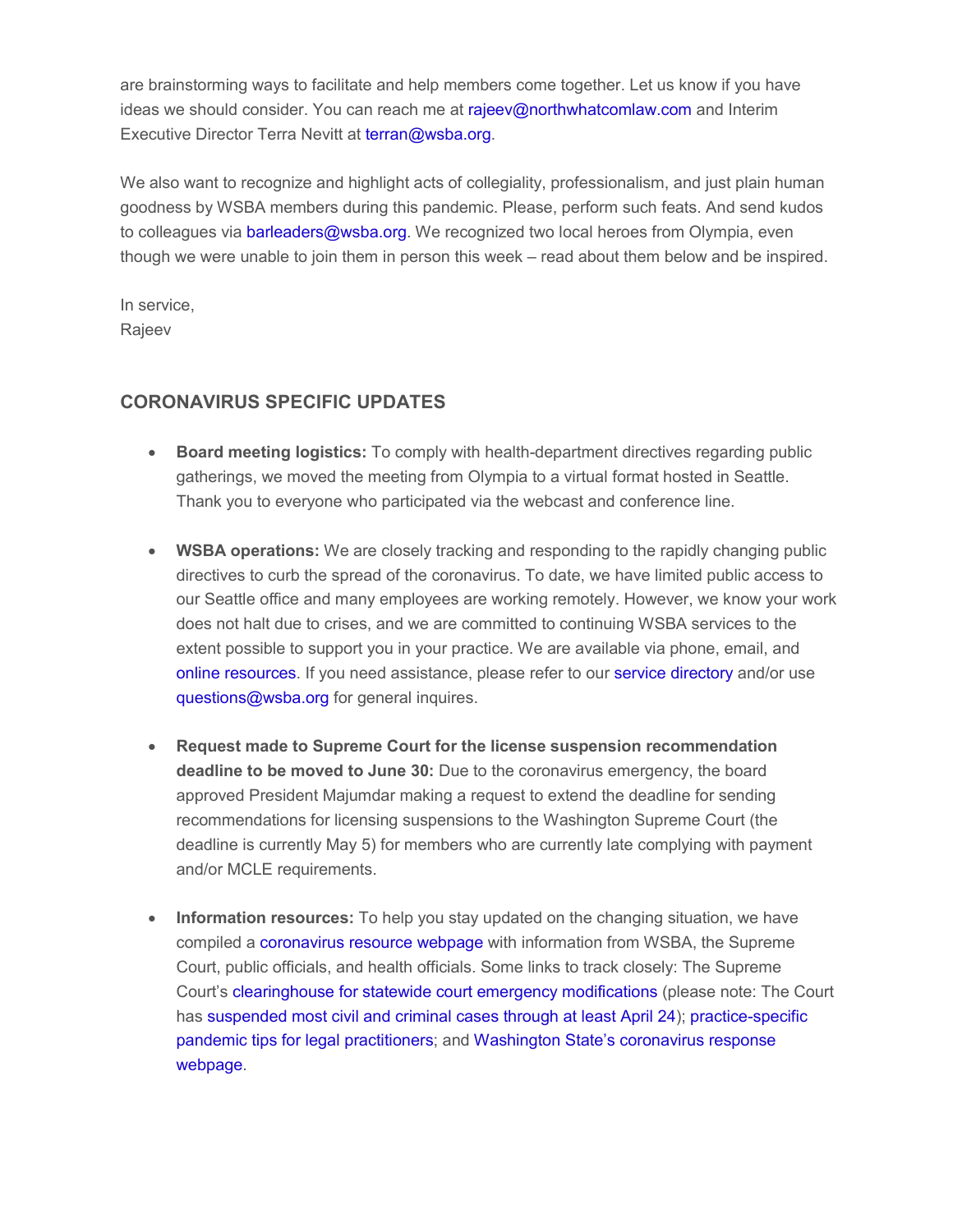**Practice support:** Governors expressed a high degree of concern—especially for solo and small-firm practitioners—about the coronavirus's economic impact on members. WSBA has committed to making April's Legal Lunchbox **free** on-demand throughout the entire month of April so members can earn CLE credits remotely. Our [free legal-research tools,](http://wsba.informz.net/z/cjUucD9taT0yOTA5NTEzJnA9MSZ1PTM3MjU0ODkxOSZsaT0yMzA1OTc0Mw/index.html) Fastcase and Casemaker, also have specific resources to help you with best practices in teleworking and accessing information when law libraries are closed.

#### **TOP MEETING TAKEAWAYS**

- 1. The Washington Supreme Court has ordered a proposed amendment to APR 26 published for public comment, with a comment deadline of April 30, 2020. The amendment would require lawyers in private practice to carry **mandatory malpractice insurance**, with defined exceptions; in response, WSBA President Majumdar communicated to the Court why it declined to endorse the same rule last year (originally brought forward by WSBA's [Mandatory Malpractice Insurance Task Force\)](http://wsba.informz.net/z/cjUucD9taT0yOTA5NTEzJnA9MSZ1PTM3MjU0ODkxOSZsaT0yMzA1OTc0NA/index.html). President Majumdar has created an *ad hoc* committee to generate public-protection alternatives to mandatory malpractice insurance. Stay tuned for more information in coming months.
- 2. WSBA annually presents **Local Hero Awards** during its March meeting in Olympia. Because this year's meeting was moved to a virtual format, we are sending electronic confetti and clappers and kudos, in lieu of the real deal, to these two Local heroes: **Mary Barrett** and **Megan Winder.** See below for their heroic feats.
- 3. WSBA needs YOU! Apply: The nomination period is open for [WSBA's President-Elect,](http://wsba.informz.net/z/cjUucD9taT0yOTA5NTEzJnA9MSZ1PTM3MjU0ODkxOSZsaT0yMzA1OTc0NQ/index.html) an [At-Large seat on the Board of Governors,](http://wsba.informz.net/z/cjUucD9taT0yOTA5NTEzJnA9MSZ1PTM3MjU0ODkxOSZsaT0yMzA1OTc0NQ/index.html) and [section executive committees.](http://wsba.informz.net/z/cjUucD9taT0yOTA5NTEzJnA9MSZ1PTM3MjU0ODkxOSZsaT0yMzA1OTc0Ng/index.html) Vote: If you are a member of District 3, 6, or 7-N, please vote for your next WSBA governor! Ballots are due by April 1, and only about 5% of ballots in each district have been returned so far (email [barleaders@wsba.org](mailto:barleaders@wsba.org) if you have questions or need a paper ballot).

#### **MEETING RECAP**

**Local Heroes.** Kudos to our two Local Heroes, nominated by the Thurston County Bar and Government Lawyers Bar:

• **Mary Barrett,** Assistant Director of the Administrative Review of Hearings Division for the Washington State Department of Revenue. Ms. Barrett's involvement in the local and statewide community is longstanding and multifaceted. For more than 25 years, she has volunteered one Saturday a month at The Community Kitchen at the Salvation Army. Additionally, she has served as President of the Board of Directors of the Dispute Resolution Center of Thurston County, Chair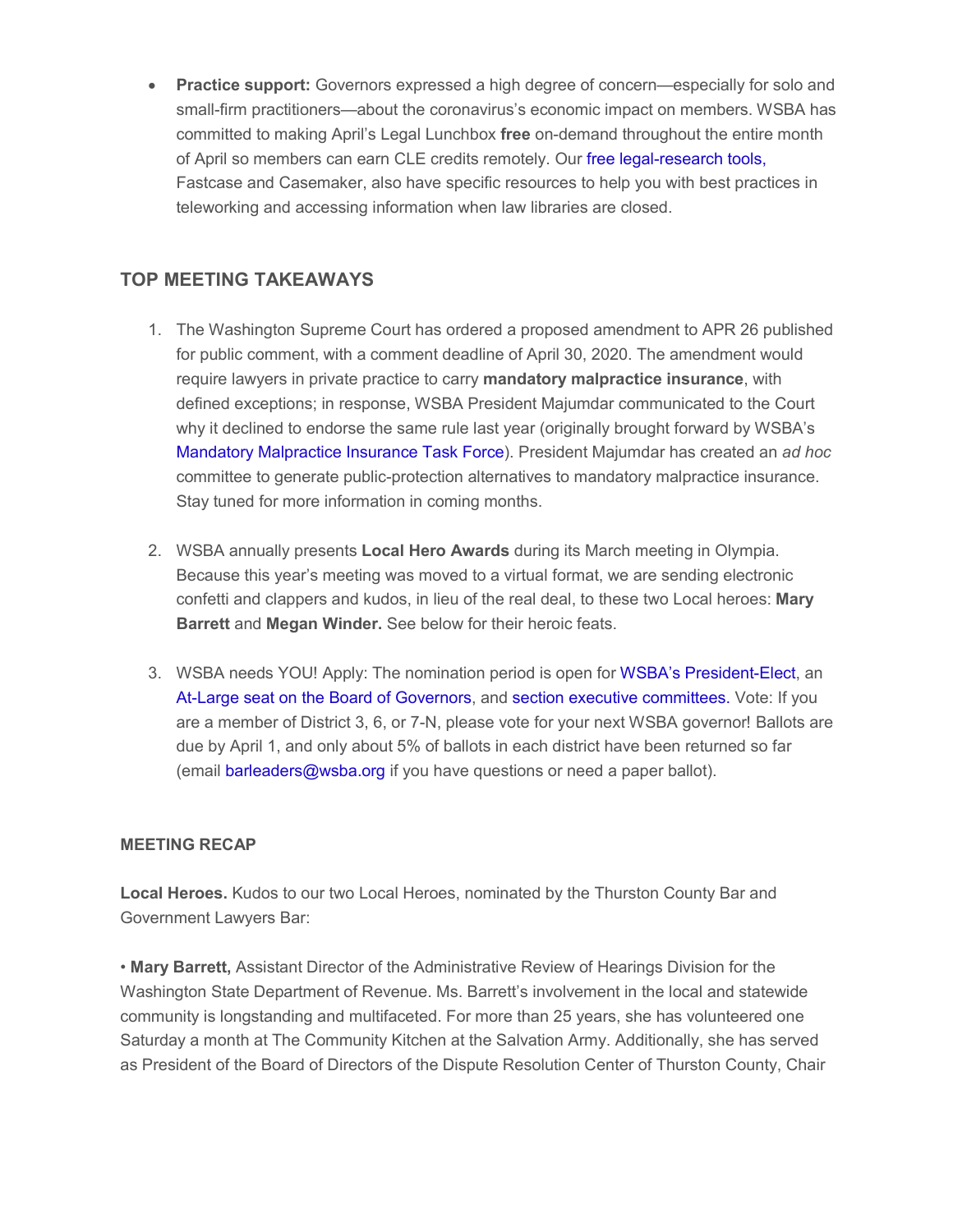of the Network of Adjudicatory Agencies, Chair of the WSBA Dispute Resolution Section, Board of the Directors of the Washington Women Lawyers, and much more. [Read more.](http://wsba.informz.net/z/cjUucD9taT0yOTA5NTEzJnA9MSZ1PTM3MjU0ODkxOSZsaT0yMzA1OTc0Nw/index.html)

• **Megan Winder,** Deputy Prosecuting Attorney at the Thurston County Prosecutor's Office. In addition to being a team leader for the Special Victim's Team as a deputy prosecutor, Ms. Winder devotes herself to sharing her knowledge throughout the legal community. She sits on the board of the Washington State Children's Justice Task Force and teaches at the Washington State Criminal Justice Training Commission. She has volunteered with NW Children's Justice Conference, South Sound Reading Foundation, and Public Interest Law Association, among other organizations. [Read more.](http://wsba.informz.net/z/cjUucD9taT0yOTA5NTEzJnA9MSZ1PTM3MjU0ODkxOSZsaT0yMzA1OTc0OA/index.html)

**Expanding the license-fee exemption.** Governors considered on First Reading a bylaw amendment that would allow WSBA to waive active members' annual license fee twice per lifetime—as opposed to once—due to economic hardship (defined as "current annual household income equal to or less than 200% of the federal poverty level as determined based on the member's household income"). This bylaw amendment will come back for possible action at the April meeting. [\(See page 200\)](http://wsba.informz.net/z/cjUucD9taT0yOTA5NTEzJnA9MSZ1PTM3MjU0ODkxOSZsaT0yMzA1OTc0OQ/index.html)

**Maintaining two free legal-research tools.** The board voted to renew 3-year contracts with Casemaker and Fastcase, the two platforms currently offered as free legal research tools to WSBA members. [\(See page 205\)](http://wsba.informz.net/z/cjUucD9taT0yOTA5NTEzJnA9MSZ1PTM3MjU0ODkxOSZsaT0yMzA1OTc0OQ/index.html)

**Keeping the Awards but Sunsetting the APEX Banquet.** Governors voted to sunset the annual [APEX \(Acknowledging Professional Excellence\) Awards](http://wsba.informz.net/z/cjUucD9taT0yOTA5NTEzJnA9MSZ1PTM3MjU0ODkxOSZsaT0yMzA1OTc1MA/index.html) dinner in September and transition to a new format to meaningfully recognize the award recipients. Concerns about the traditional dinner event include: It is expensive for both WSBA and attendees, it is Seattle-centric, and it does not allow for widespread participation of members and the public. Possible alternatives might include: Local award presentations in honorees' communities, partnerships with media outlets to share the videos widely, and a smaller-scale central presentation of awards with honorees and the Washington Supreme Court. Stay tuned for more details and the announcement of our 2020 APEX winners!

**Evaluating the Interim Executive Director.** The board had previously extended Interim Executive Director Terra Nevitt's contract through November 2020. The Personnel Committee proposed a performance assessment process and presented the assessment documents to be used in the ensuing months to provide direction and feedback to Interim Executive Director Nevitt. The board approved the proposed performance Interim Executive Director Assessment document with edits (removal of questions 1, 2, 6, and 8). [\(See page 209\)](http://wsba.informz.net/z/cjUucD9taT0yOTA5NTEzJnA9MSZ1PTM3MjU0ODkxOSZsaT0yMzA1OTc0OQ/index.html)

**Helping sections connect with legislators.** After seeking feedback from sections, the Board Legislative Committee presented a draft policy to clarify how sections introduce and respond to legislation in a manner that encourages members to share their subject-matter expertise with